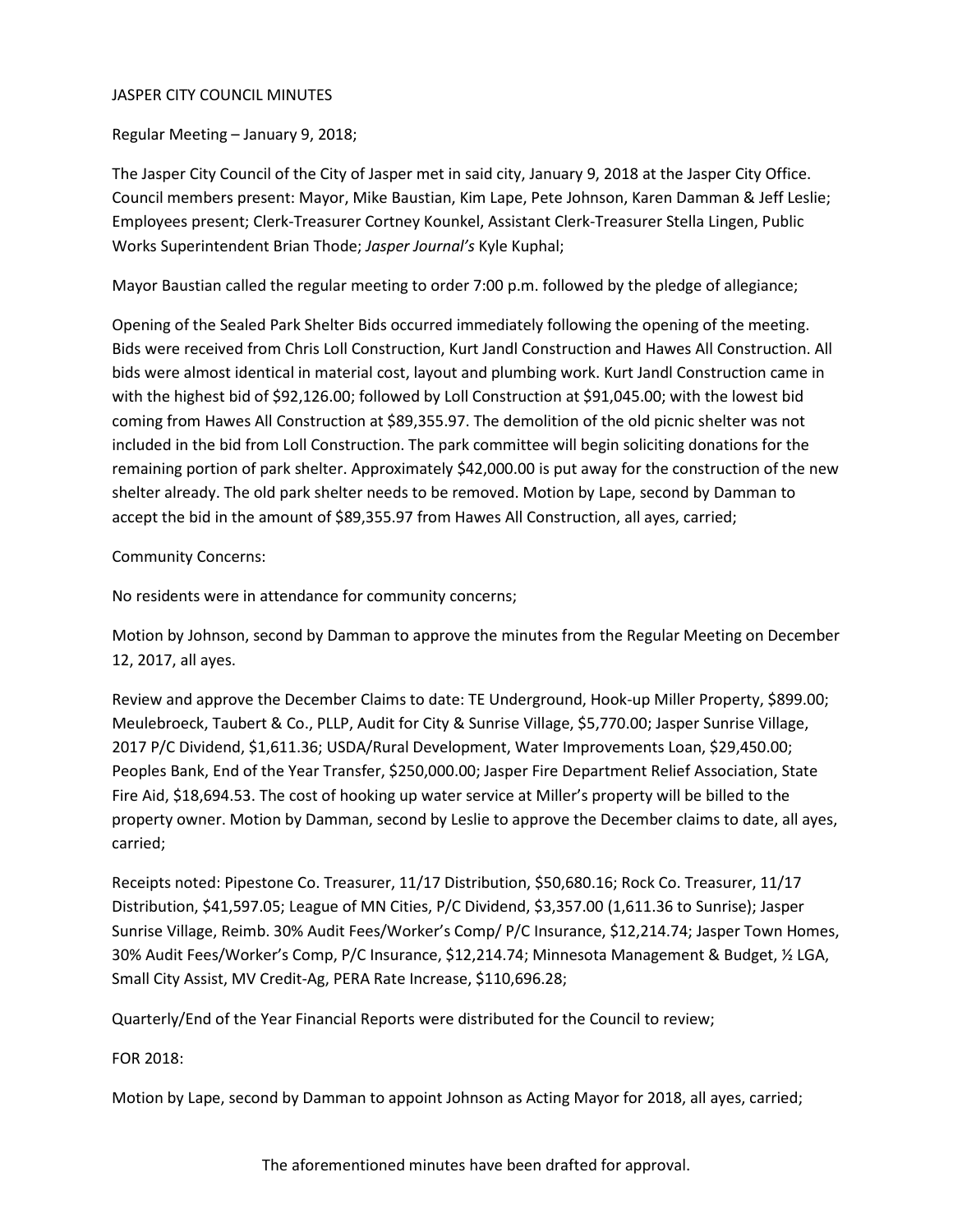Motion by Johnson, second by Damman to approve Committees as previously appointed, all ayes, carried;

Motion by Damman, second by Leslie to appoint the Jasper Journal as the official city newspaper, all ayes, carried;

Motion by Damman, second by Johnson to designate Peoples Bank as the official depository, all ayes, carried;

Motion by Lape, second by Damman to approve the 2018 IRS rate for mileage reimbursement at \$0.545/mile, up \$0.01 from 2017, all ayes, carried;

The Fee Schedule was presented to the Council. Motion by Damman, second by Lape to publish the 2018 Fee Schedule after visiting with Thode regarding some figures, all ayes, carried;

# DELINQUENT SEWER/WATER/GARBAGE:

The delinquent sewer, water and garbage report was discussed with the council.

Lingen informed the council that there were 14 burials in 2017, 5 of which were cremains;

The Jasper Area United Fund sent \$100.00 to a former Jasper resident due to the loss of her husband;

#### WELLNESS CENTER/QCC:

The 2017 Annual membership graph for the Wellness Center was presented to the council. Since the move to the QCC, memberships have increased to over 100;

The Pipestone Ewert Center has a Free-Motion Treadmill for sale and has given the Wellness Center the opportunity to purchase it. The Free-Motion Treadmill goes for \$7,000-\$8,000 new while a trade-in goes for \$3,000. The Pipestone Ewert Center is willing to sell the machine for \$350.00. Thode mentioned the treadmill with the incline issues could be moved out and used for parts. Motion by Lape, second by Damman to purchase the Free-Motion Treadmill from the Pipestone Ewert Center for \$350.00, all ayes, carried. Thode and DeSchepper will pick up the machine;

A thermostat box was installed in the Wellness Center as many complaints have been fielded regarding the temperature in the room;

#### NEW BUSINESS:

-Brian Persing has elected to not renew his Wine License for Brian's 19<sup>th</sup> Hole BBQ Pit. The forms were completed and payment was received for the license. However, Persing informed Kounkel that the liquor liability insurance was canceled prior to filling out the application and he was no longer interested in the wine license. Kounkel then contacted Alcohol & Gambling Enforcement who immediately cancelled the license. Persing has not renewed his food license at this time either but continues to be open on the weekends. It was discussed that the wine license fee can be returned to Persing; however, Kounkel will explain to Persing that the fee may be applied to his water bill to avoid disconnection of services;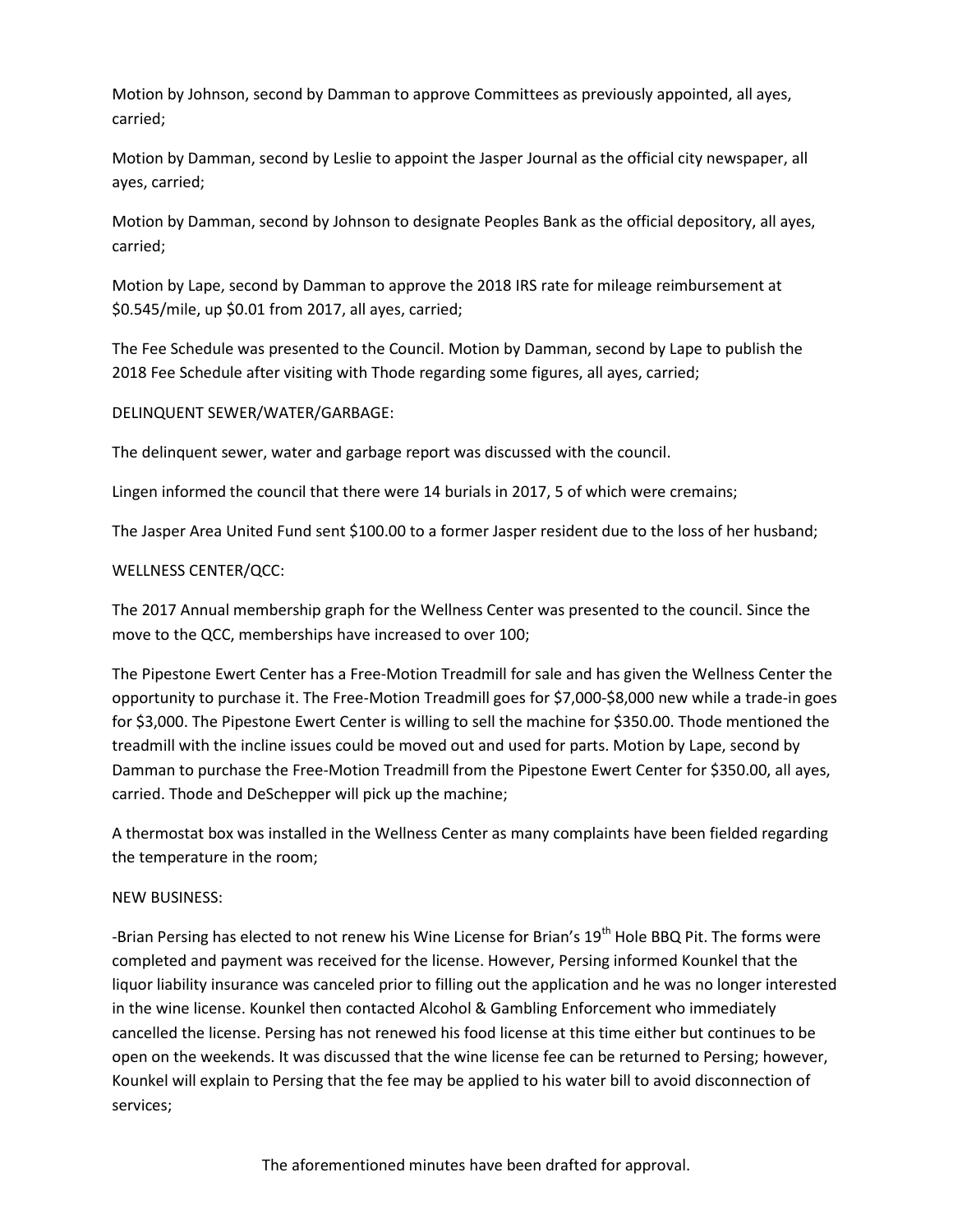The Jasper Volunteer Fire Department has not had a wage increase since 2006. Currently, members are receiving \$7.50 per hour for attendance at meetings, trainings and fire calls. Kounkel contacted other Minnesota cities with populations around 650. A spreadsheet showing pay was presented to the council. Motion by Damman, second by Lape to increase the Jasper Volunteer Fire Department pay to \$10 per hour for meetings, trainings and fire calls, all ayes, carried. Abstain: Leslie and Johnson;

## OLD BUSINESS:

The Emergency Response Plan for Water and Wastewater was presented to the council for approval. Motion by Damman, second by Lape to approve the Emergency Response Plan for Water, all ayes, carried. Motion by Lape, second by Damman to approve the Emergency Response Plan for Wastewater, all ayes, carried;

### PUBLIC WORKS REPORT:

No land use permits were issued during the month of December;

Christmas décor will be on sale in February. The council should consider purchasing décor that can be placed on the ground near the boy scouts area. Thode will look into pricing for the next council meeting.

The street light by Houg's Service Station was recently changed to a LED light. The light is not as bright but will last longer;

Xcel Energy replaced light poles around town. The poles located near the intersection of  $8<sup>th</sup>$  Street & Hwy. 23 and  $10^{th}$ Street and Hwy. 23, had the outlet boxes positioned too high on the pole to plug in the Christmas décor. According to Eric Pauli, Xcel Energy Community Relations Manager, there may be legislation passed in the future that will prohibit entities, including cities, from putting property on light poles owned by Xcel Energy. This may be due to the increase in requests to place cell towers on light poles. If this does not pass, Thode will contact Olsen Electric to reposition the outlet boxes on those two poles;

The plow truck is in Lismore receiving a DOT inspection;

Thode mentioned that the street lights in Jasper are aging and would like to look into pricing for replacing the ones on Wall Street;

# ITEMS ANYONE WANTS TO ADD TO THE AGENDA:

Bob Pazdernik, Local Assessor, has recently retired from his position. Erik Skogquist will be taking over the entire city. The payment that was split between Bob and Erik will not be paid entirely to Erik;

# Upcoming Meetings:

With snow in the upcoming forecast, employee reviews will be postponed until Tuesday, February 6, 2018. The council will meet at 5:30 p.m. to review evaluation forms. Employees will start arriving at 6:30 p.m. in 15 minute increments; last evaluation will be at 7:15 p.m.;